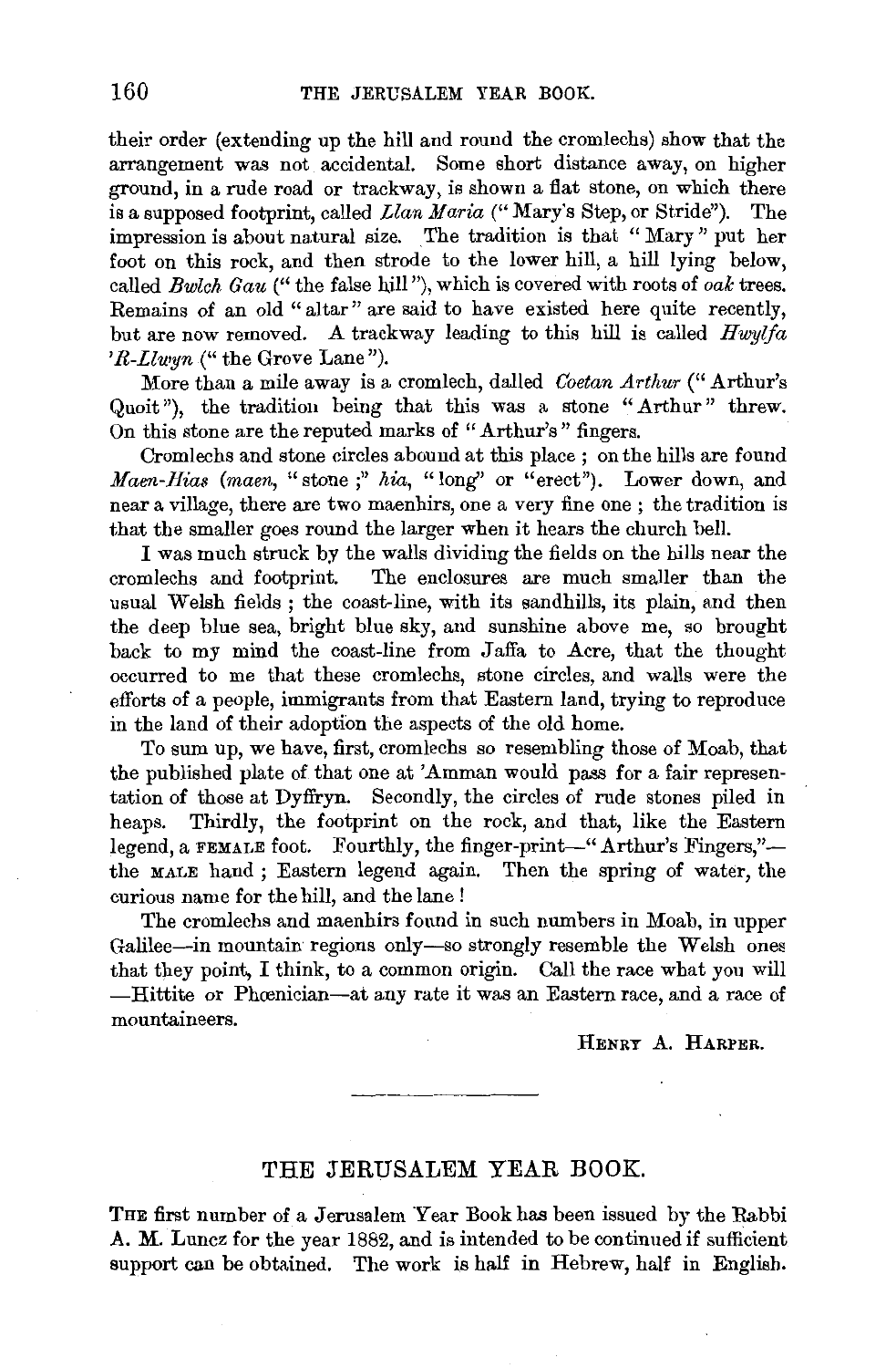The latter part contains an amount of statistics and general information which will be found most valuable. The following notes are taken from its pages.

The Market Days in the towns of Palestine are as follows :  $-$ 

Jenin, every Tuesday.

Gaza, every Friday.

Hebron, every Friday.

Jaffa, every Friday.

- Jerusalem, every Friday. (Cattle market, to which from 40 to 80 oxen and cows are brought for sale.)
- Lydda, every Monday. (Cattle market,, to which, besides oxen and sheep, horses, asses, camels, and mules, are also brought for sale. About 200 head of cattle come to market.)

Ramleh, every Wednesday. Only cattle market.

- Suk Elihun, every Monday. All sorts of animals, of which there are sometimes 2,000 head, are sold here. Other goods-for instance, Bedouin clothing, &c.-are also brought for sale. This market day is the most important one in the country.
- Safed, every Friday. Only grain sold. (This market day is already mentioned in an account of a journey made in the year 5282 (1522). This account is.printed.at the end of the book" Shabche Jerusalem ").

## Weights and Measures :-

 $1$  rottle  $= 12$  ukieh.

 $1 \text{ ukieh}$ <sup>1</sup>) = 75 dirhem (drachms).

There is no smaller denomination of weight; the ukieh, however, is divided into  $\frac{1}{2}$ ,  $\frac{1}{3}$ ,  $\frac{1}{4}$ , &c.

- 1 jarra, used for measuring olive- and Sesame-oil, contains, if used for measuring olive-oil, 81 ukiehs, and if for Sesame-oil, 65 ukiehs.
- **1** timniyeh or tubbeh, about 8 rottle, used for measuring corn.
- **<sup>1</sup>**kantar = 100 .rottles. With the exception of the two last denominations (jarra and timneh) those given above are used as weights.

In the villages grain is also sold by the saah  $=$   $\frac{1}{4}$ , timneh, and the  $mid = 4$  timneh.

The coinage used are the piastre and its fractions; the beshlik  $= 5$ piastres, the wuzari = 3 piastres, the altilik = 6 piastres, and the medjidie =  $20$  piastres. As 110 piastres are equivalent to 1l. sterling, the piastre is worth 2d.

The city contains, besides three hotels, many hospices for pilgrims. The Casa Nuova offers lodging for one month. The Austrian Hospice, and that of the Knights of St. John, receive pilgrims, and give them board and lodging for thirty days. The Armenian Convent, the Greek Convent, and the Coptic Khan limit their hospitality to fifteen days. For Jews there

 $\mu =$  about 250 grammes.